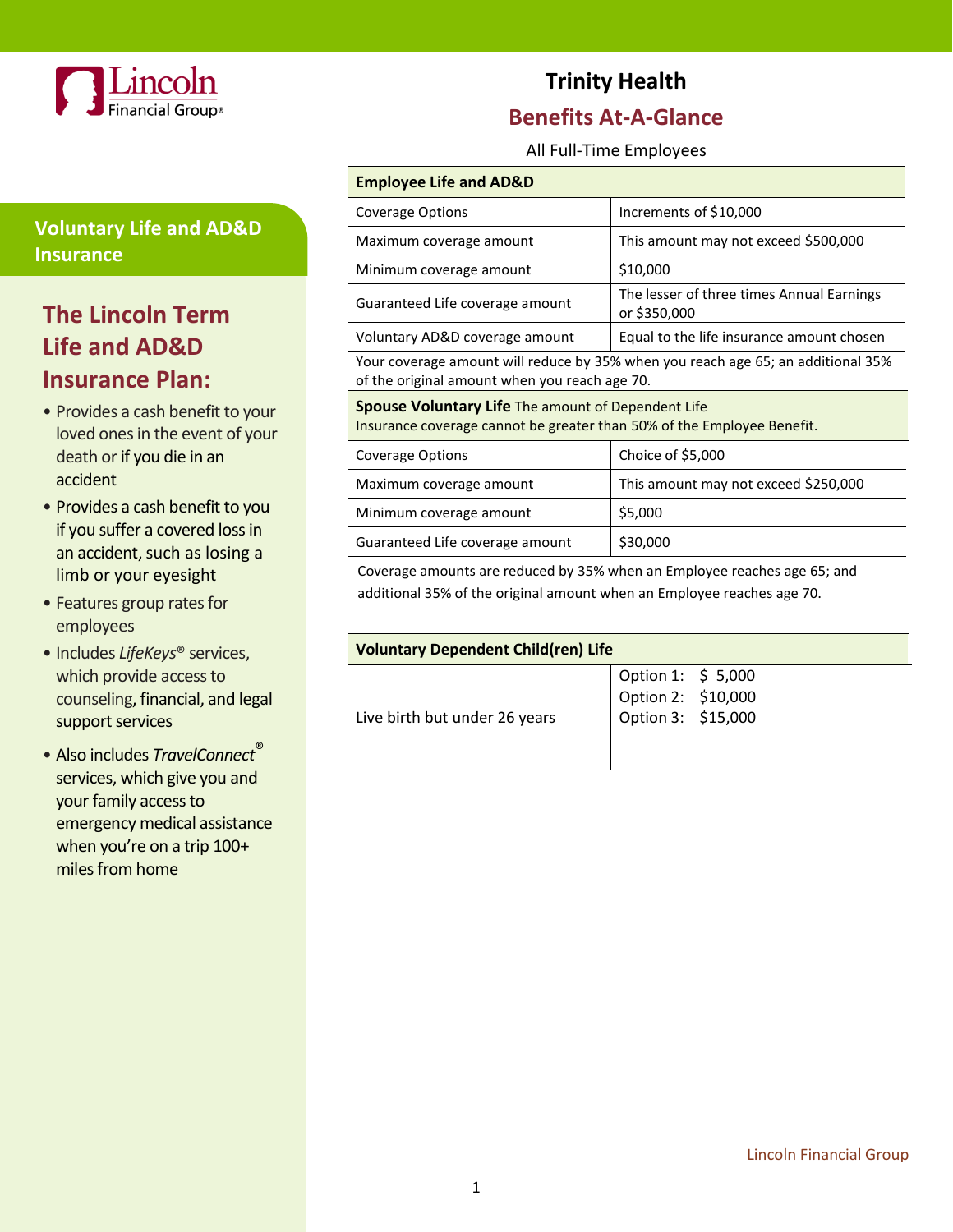#### **Associate Coverage**

#### **Guaranteed Life Insurance Coverage Amount**

- Initial Open Enrollment: When you are first offered this coverage, you can choose a coverage amount up to the lesser of three times Annual Earnings or \$350,000 without providing evidence of insurability.
- Annual Limited Enrollment: You can increase your coverage amount by two levels without providing evidence of insurability up to the Guaranteed Life coverage amount. If you submitted evidence of insurability in the past and were declined or withdrawn, you may be required to resubmit evidence of insurability.
- If you decline this coverage now and wish to enroll later, evidence of insurability may be required and may be at your own expense.

#### **Maximum Insurance Coverage Amount**

• You can choose a coverage amount up to \$500,000. See the Evidence of Insurability page for details.

**Spouse Coverage** - You can secure term life insurance for your spouse if you select coverage for yourself.

#### **Guaranteed Life Insurance Coverage Amount**

- Initial Open Enrollment: When you are first offered this coverage, you can choose a coverage amount up to \$30,000 for your spouse without providing evidence of insurability.
- Annual Limited Enrollment: You can increase your coverage amount by two levels without providing evidence of insurability. If you submitted evidence of insurability in the past and were declined or withdrawn, you may be required to resubmit evidence of insurability.
- If you decline this coverage now and wish to enroll later, evidence of insurability may be required and may be at your own expense.

#### **Maximum Insurance Coverage Amount**

• You can choose a coverage amount up to \$250,000. Evidence of Insurability may be required.

**Dependent Child(ren) Coverage -** You can secure term life insurance for your dependent children when you choose coverage for yourself**.**

**Guaranteed Life Insurance Coverage Options:** \$15,000

Life Insurance Benefits At-A-Glance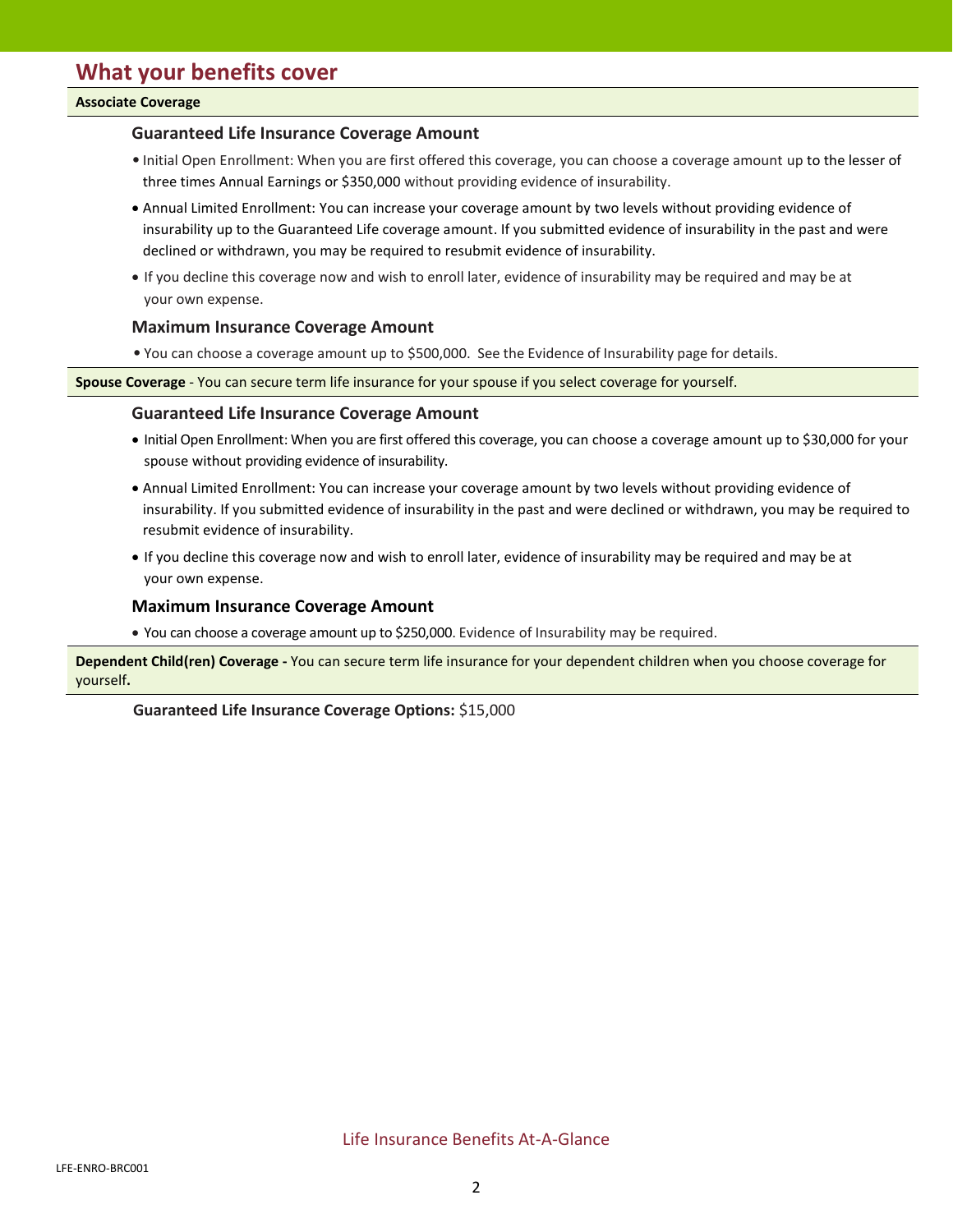# **Additional Plan Benefits Included with Voluntary Life Coverage**

| Waiver of Premium                | Included |
|----------------------------------|----------|
| Portability                      | Included |
| <b>Accelerated Death Benefit</b> | Included |
| Conversion                       | Included |

## **Benefit Exclusions**

Like any insurance, this term Voluntary Life and AD&D insurance policy does have exclusions.

For Voluntary Life insurance, a suicide exclusion may apply.

For Voluntary AD&D, benefits will not be paid if death results from suicide, or death/dismemberment occurs while:

- Inflicting or attempting to inflict injury to one's self
- Participating in a riot or as a result of war or act of war
- Serving as a member of the military, including the Reserves and National Guard
- Committing or attempting to commit a felony
- Deliberately inhaling gas (such as carbon monoxide) or using drugs other than those prescribed by a physician and administered as prescribed
- Flying in a non-commercial airplane or aircraft, such as a balloon or glider
- Driving while intoxicated

In addition, the Voluntary AD&D insurance policy does not cover sickness or disease, including the medical and surgical treatment of a disease.

This is an incomplete list of benefit exclusions. A complete list is included in the policy. State variations apply.

**Questions?** Call 855-818-2883 and mention Group ID: TRINITYHEA